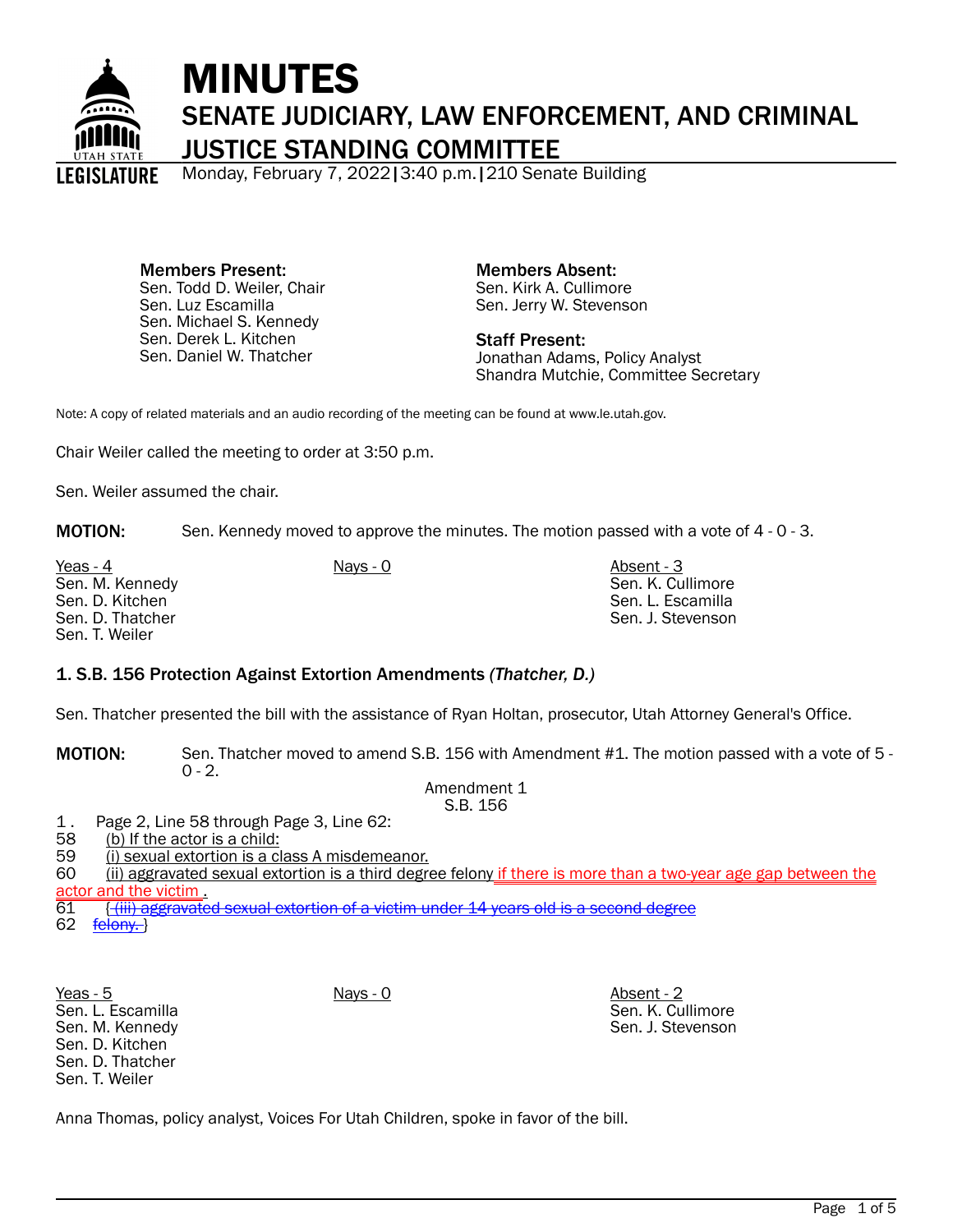## SENATE JUDICIARY, LAW ENFORCEMENT, AND CRIMINAL JUSTICE STANDING COMMITTEE **February 7, 2022**

MOTION: Sen. Escamilla moved to pass S.B. 156 out favorably as amended. The motion passed with a vote of 5 - 0 - 2.

Yeas - 5 Nays - 0 Absent - 2 Sen. L. Escamilla Sen. M. Kennedy Sen. D. Kitchen Sen. D. Thatcher Sen. T. Weiler

# 2. S.B. 150 Criminal Justice Data Management Task Force *(Anderegg, J.)*

Sen. Anderegg presented the bill with the assistance of Tom Ross, Executive Director, Utah Commission of Criminal and Juvenile Justice.

MOTION: Sen. Escamilla moved to replace S.B. 150 with 1st Substitute S.B. 150. The motion passed with a vote of 5 - 0 - 2.

Yeas - 5 Nays - 0 Absent - 2 Sen. L. Escamilla Sen. M. Kennedy Sen. D. Kitchen Sen. D. Thatcher Sen. T. Weiler

George Chapman, resident, spoke in favor of the bill.

Mike Haddon, Administrative Services Director, Utah Board of Pardons and Parole, spoke in favor of the bill.

MOTION: Sen. Kennedy moved to pass 1st Substitute S.B. 150 out favorably. The motion passed with a vote of 5 - 0 - 2.

Yeas - 5 Nays - 0 Absent - 2 Sen. L. Escamilla Sen. M. Kennedy Sen. D. Kitchen Sen. D. Thatcher Sen. T. Weiler Sen. K. Cullimore Sen. J. Stevenson

#### 3. H.B. 124 Forcible Entry Warrant Modifications *(Gwynn, M.)*

Rep. Gwynn presented the bill.

Nate Mutter, Assistant Chief of Investigation, Co-Chair Utah Law Enforcement Committee, spoke in favor of the bill.

Rachel Terry, Deputy Director, Utah League of City and Towns, spoke in favor of the bill.

MOTION: Sen. Kennedy moved to pass H.B. 124 out favorably. The motion passed with a vote of 5 - 0 - 2.

Yeas - 5 Nays - 0 Absent - 2 Sen. L. Escamilla Sen. M. Kennedy Sen. D. Kitchen Sen. D. Thatcher Sen. T. Weiler

Sen. K. Cullimore Sen. J. Stevenson

Sen. K. Cullimore Sen. J. Stevenson

Sen. K. Cullimore Sen. J. Stevenson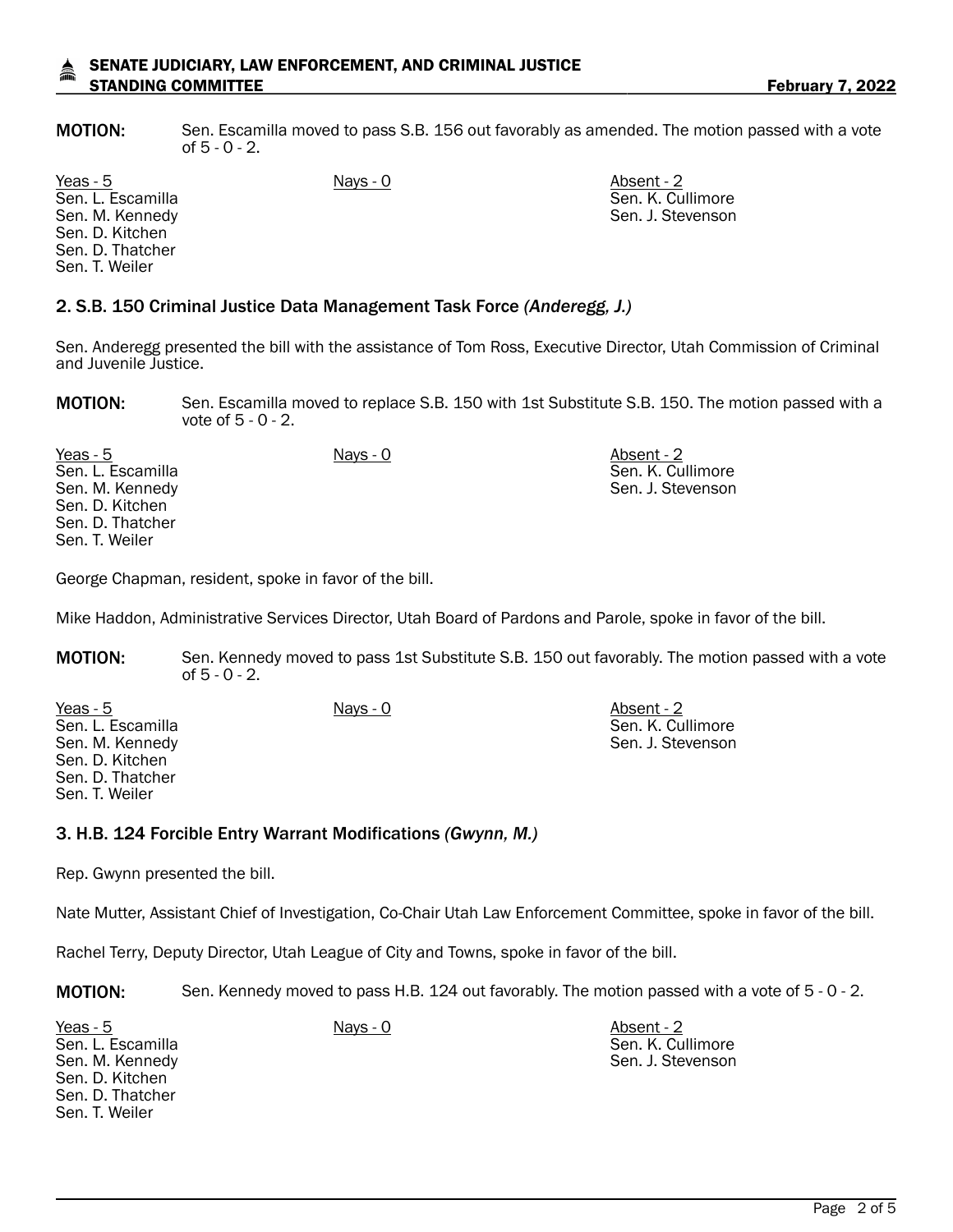# 4. S.B. 158 Statutory Supremacy over Administrative Rules *(Johnson, J.)*

MOTION: Sen. Kennedy moved to amend S.B. 158 with Amendment #1. The motion passed with a vote of 5 - $0 - 2.$ 

Amendment 1 S.B. 158

- 1. Page 1, Lines 26 through 27:<br>26 (1) <del>Hegislative</del> Moministra
- 26 (1) { Legislative } Administrative rules shall be consistent with, and fulfill the direction given in, state<br>27 statute.
- statute.

Yeas - 5 Nays - 0 Nays - 0 Absent - 2 Sen. L. Escamilla Sen. M. Kennedy Sen. D. Kitchen Sen. D. Thatcher Sen. T. Weiler

Sen. K. Cullimore Sen. J. Stevenson

Sen. John Johnson presented the bill.

MOTION: Sen. Kennedy moved to pass S.B. 158 out favorably as amended. The motion failed with a vote of 2 - 3 - 2.

Yeas - 2 Nays - 3 Nays - 3 Absent - 2 Sen. M. Kennedy Sen. D. Kitchen

Sen. L. Escamilla Sen. D. Thatcher Sen. T. Weiler

Sen. K. Cullimore Sen. J. Stevenson

### 5. S.B. 161 Child Welfare Appeals Amendments *(Harper, W.)*

Sen. Wayne Harper presented the bill.

Mr. Adam Trupp, Assistant Director, Utah Indigent Defense Commission, spoke in favor of the bill.

MOTION: Sen. Escamilla moved to pass S.B. 161 out favorably. The motion passed with a vote of 5 - 0 - 2.

| Yeas - $5$        | Nays - 0 | Absent - 2        |
|-------------------|----------|-------------------|
| Sen. L. Escamilla |          | Sen. K. Cullimore |
| Sen. M. Kennedy   |          | Sen. J. Stevenson |
| Sen. D. Kitchen   |          |                   |
| Sen. D. Thatcher  |          |                   |
| Sen. T. Weiler    |          |                   |
|                   |          |                   |

Sen. Thatcher assumed the chair.

# 6. S.B. 155 Guardianship and Conservatorship Amendments *(Weiler, T.)*

Sen. Weiler presented the bill with the assistance of Ben Christensen, resident.

MOTION: Chair Weiler moved to pass S.B. 155 out favorably. The motion passed with a vote of 5 - 0 - 2.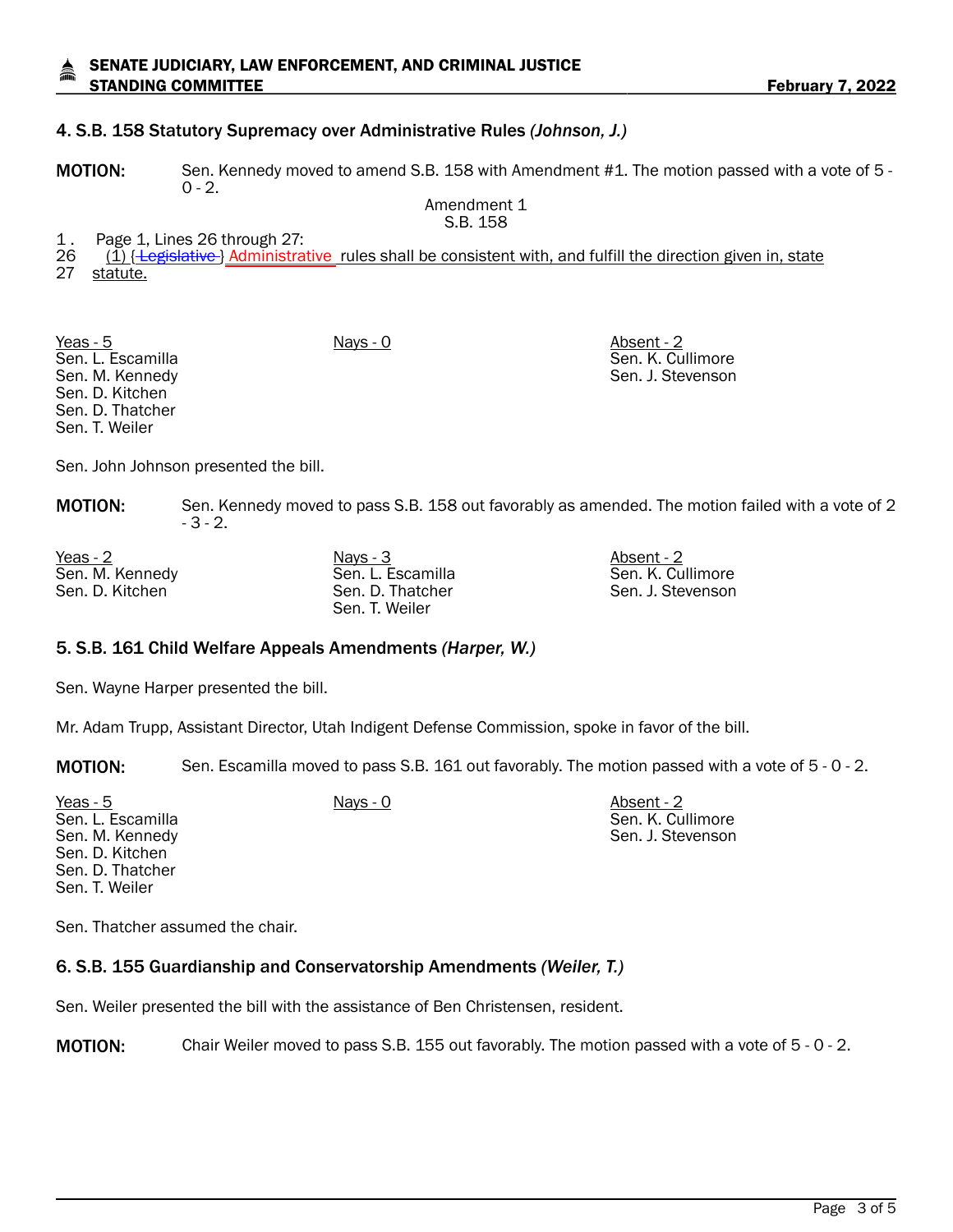# SENATE JUDICIARY, LAW ENFORCEMENT, AND CRIMINAL JUSTICE STANDING COMMITTEE **February 7, 2022**

Yeas - 5 Nays - 0 Absent - 2 Sen. L. Escamilla Sen. M. Kennedy Sen. D. Kitchen Sen. D. Thatcher Sen. T. Weiler

Sen. K. Cullimore Sen. J. Stevenson

Sen. K. Cullimore Sen. J. Stevenson

# 7. S.B. 179 Criminal Justice Amendments *(Weiler, T.)*

Sen. Weiler presented the bill.

MOTION: Sen. Weiler moved to replace S.B. 179 with 1st Substitute S.B. 179. The motion passed with a vote of 5 - 0 - 2.

Yeas - 5 Nays - 0 Absent - 2 Sen. L. Escamilla Sen. M. Kennedy Sen. D. Kitchen Sen. D. Thatcher Sen. T. Weiler Sen. K. Cullimore Sen. J. Stevenson

William Carlson, Deputy District Attorney, Salt Lake County District Attorney's Office, spoke in favor of the bill.

Tom Ross, Executive Director, Utah Commission of Criminal and Juvenile Justice, spoke in favor of the bill.

- MOTION: Sen. Weiler moved to pass 1st Substitute S.B. 179 out favorably. The motion passed with a vote of  $5 - 0 - 2$ .
- Yeas 5 Nays 0 Absent 2 Sen. L. Escamilla Sen. M. Kennedy Sen. D. Kitchen Sen. D. Thatcher Sen. T. Weiler

# 8. S.J.R. 8 Joint Resolution Amending Rules of Criminal Procedure on Appointment of Counsel *(Weiler, T.)*

Sen. Weiler presented the bill.

MOTION: Sen. Weiler moved to replace S.J.R. 8 with 1st Substitute S.J.R. 8. The motion passed with a vote of  $5 - 0 - 2$ .

| Yeas - $5$        | Nays - 0 | Absent - 2        |
|-------------------|----------|-------------------|
| Sen. L. Escamilla |          | Sen. K. Cullimore |
| Sen. M. Kennedy   |          | Sen. J. Stevenson |
| Sen. D. Kitchen   |          |                   |
| Sen. D. Thatcher  |          |                   |
| Sen. T. Weiler    |          |                   |
|                   |          |                   |

MOTION: Sen. Weiler moved to pass 1st Substitute S.J.R. 8 out favorably. The motion passed with a vote of 5  $-0 - 2.$